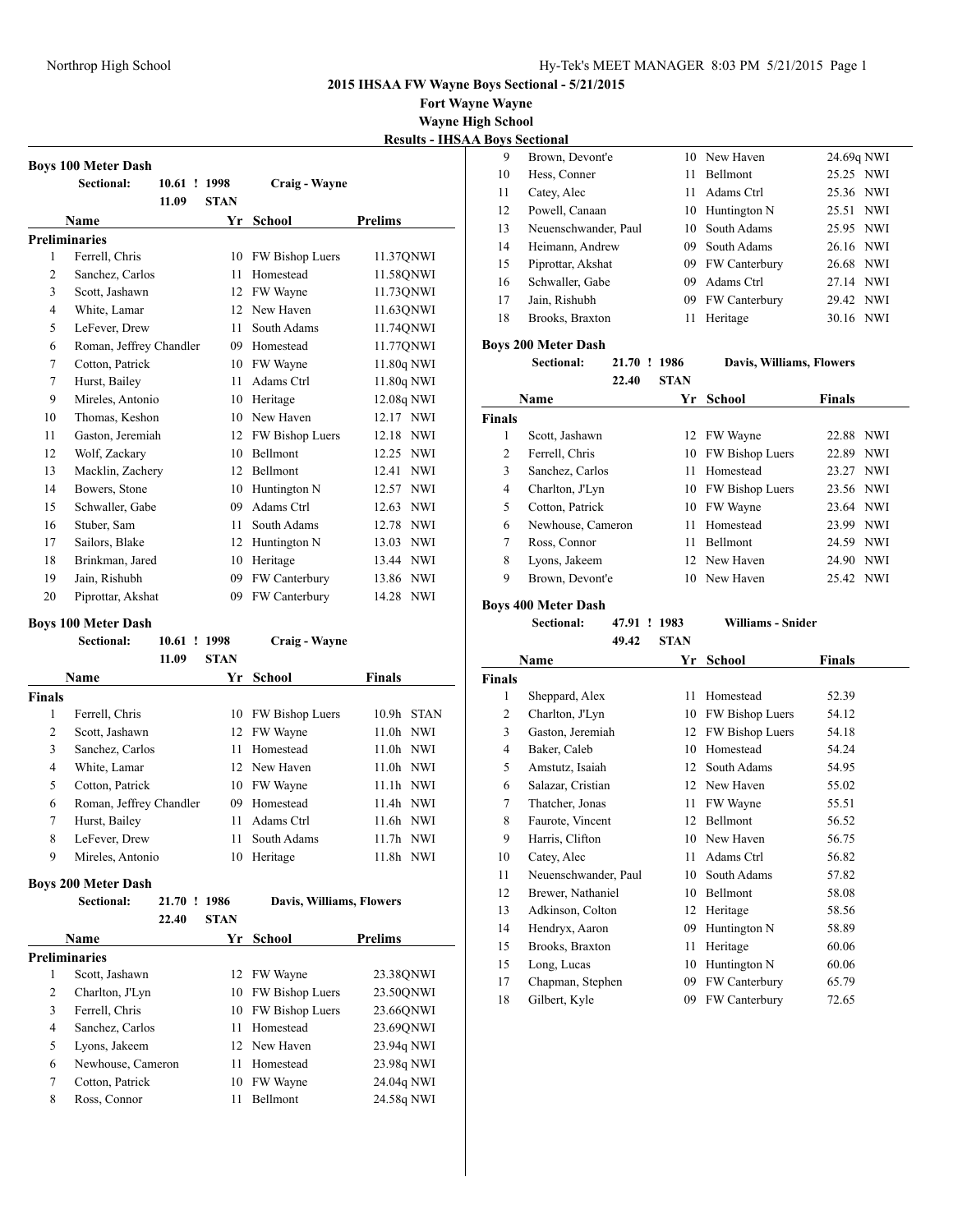**Fort Wayne Wayne Wayne High School Results - IHSAA Boys Sectional**

|                | <b>Boys 800 Meter Run</b>          |                           |  |             |                           |               |  |  |
|----------------|------------------------------------|---------------------------|--|-------------|---------------------------|---------------|--|--|
|                | <b>Sectional:</b>                  | 1:53.02 ! 1983            |  |             | <b>Keller - Northrop</b>  |               |  |  |
|                |                                    | 1:55.36                   |  | <b>STAN</b> |                           |               |  |  |
|                | Name                               |                           |  | Yr          | <b>School</b>             | <b>Finals</b> |  |  |
| <b>Finals</b>  |                                    |                           |  |             |                           |               |  |  |
| 1              | Deiser, Joe                        |                           |  | 10          | FW Bishop Luers           | 2:03.73       |  |  |
| $\overline{c}$ | Clouser, McGerran                  |                           |  | 11          | South Adams               | 2:03.81       |  |  |
| 3              | Kaehr, Gavin                       |                           |  | 12          | Adams Ctrl                | 2:04.51       |  |  |
| 4              | Mullins, Joey                      |                           |  | 11          | FW Wayne                  | 2:04.75       |  |  |
| 5              | Steffen, David                     |                           |  | 11          | South Adams               | 2:04.88       |  |  |
| 6              | Scholl, Spencer                    |                           |  | 11          | Homestead                 | 2:05.65       |  |  |
| 7              | Gallogly, Connor                   |                           |  | 12          | Bellmont                  | 2:08.05       |  |  |
| 8              | Dvorak, Sam                        |                           |  | 10          | Homestead                 | 2:09.86       |  |  |
| 9              | Bowen, Hale                        |                           |  | 09          | Huntington N              | 2:10.18       |  |  |
| 10             | Konz, Kasey                        |                           |  | 09          | Huntington N              | 2:11.31       |  |  |
| 11             | Charles, Kyle                      |                           |  | 10          | New Haven                 | 2:17.53       |  |  |
| 12             | Meyer, Michael                     |                           |  |             | 12 New Haven              | 2:19.95       |  |  |
| 13             | Rupright, Aaron                    |                           |  |             | 10 FW Bishop Luers        | 2:20.38       |  |  |
| 14             | Loechner, Connor                   |                           |  | 09          | FW Canterbury             | 2:31.06       |  |  |
| ---            | Faurote, Vincent                   |                           |  | 12          | Bellmont                  | NT            |  |  |
| $-$ --         | Peralez, Juwan                     |                           |  | 11          | Adams Ctrl                | NT            |  |  |
| ---            | Adkinson, Colton                   |                           |  | 12          | Heritage                  | NT            |  |  |
| ---            | Thatcher, Marcos                   |                           |  | 10          | FW Wayne                  | NT            |  |  |
|                |                                    |                           |  |             |                           |               |  |  |
|                | <b>Boys 1600 Meter Run</b>         |                           |  |             |                           |               |  |  |
|                |                                    |                           |  |             |                           |               |  |  |
|                | <b>Sectional:</b>                  | 4:18.20 ! 1981<br>4:15.50 |  | <b>STAN</b> | <b>Maddox</b> - Northrop  |               |  |  |
|                |                                    |                           |  | Yr          |                           |               |  |  |
| <b>Finals</b>  | Name                               |                           |  |             | <b>School</b>             | <b>Finals</b> |  |  |
| 1              |                                    |                           |  | 11          | Homestead                 | 4:27.17       |  |  |
| 2              | Law, Brayden                       |                           |  |             | 10 South Adams            | 4:33.86       |  |  |
| 3              | McIntire, Bailey<br>Laurent, Deric |                           |  | 11          | New Haven                 | 4:37.72       |  |  |
| $\overline{4}$ |                                    |                           |  | 10          | FW Bishop Luers           | 4:38.48       |  |  |
| 5              | Deiser, Joe<br>McNamara, Thomas    |                           |  | 11          | Bellmont                  | 4:41.14       |  |  |
| 6              | Dvorak, Sam                        |                           |  | 10          | Homestead                 | 4:44.14       |  |  |
| 7              | Pizano, Brayan                     |                           |  | 11          | New Haven                 | 4:48.42       |  |  |
| 8              | Ehlers, Justin                     |                           |  | 09          |                           | 4:52.22       |  |  |
| 9              | Gephart, Justin                    |                           |  | 09          | FW Canterbury<br>Bellmont | 4:54.37       |  |  |
| 10             | Smith, Garret                      |                           |  | 10          | Huntington N              | 5:01.63       |  |  |
| ---            |                                    |                           |  | 09          | South Adams               | NT            |  |  |
| ---            | Miller, Wyatt<br>Kaylor, Andrew    |                           |  | 09          | Huntington N              | NT            |  |  |
| ---            | Moore, Steve                       |                           |  | 11          | FW Bishop Luers           | NT            |  |  |
| ---            | Gerber, Christian                  |                           |  | 10          | FW Wayne                  | NT            |  |  |
| ---            | Anderson, Tristan                  |                           |  | 09          | Adams Ctrl                | NT            |  |  |
| ---            | Isch, Calvin                       |                           |  | 11          | Adams Ctrl                | NΤ            |  |  |
| ---            | Korhman, Andy                      |                           |  | 09          | Heritage                  | NT            |  |  |
| ---            | Selking, Heath                     |                           |  | 11          | Heritage                  | NT            |  |  |

| <b>Boys 3200 Meter Run</b> |                  |             |             |                        |               |  |
|----------------------------|------------------|-------------|-------------|------------------------|---------------|--|
|                            | Sectional:       | $9:25.01$ ! | 1983        | Pepple - Dekalb        |               |  |
|                            |                  | 9:16.26     | <b>STAN</b> |                        |               |  |
|                            | Name             |             | Yr          | School                 | <b>Finals</b> |  |
| <b>Finals</b>              |                  |             |             |                        |               |  |
| 1                          | Law, Brayden     |             | 11          | Homestead              | 9:32.68       |  |
| $\overline{c}$             | McIntire, Bailey |             | 10          | South Adams            | 10:03.68      |  |
| 3                          | Conte, Michael   |             | 11          | Homestead              | 10:18.99      |  |
| $\overline{4}$             | Campbell, Dustin |             | 12          | Huntington N           | 10:23.32      |  |
| 5                          | Ehlers, Justin   |             | 09          | FW Canterbury          | 10:35.92      |  |
| 6                          | Hiatt, Joshua    |             | 11          | New Haven              | 10:42.74      |  |
| 7                          | Cagle, Alex      |             | 12          | FW Wayne               | 10:44.16      |  |
| 8                          | Garner, Adam     |             | 12          | <b>Bellmont</b>        | 10:46.94      |  |
| 9                          | Whicker, J.J.    |             | 09          | Huntington N           | 10:56.95      |  |
| 10                         | Atkinson, Grant  |             | 09          | New Haven              | 11:03.08      |  |
| ---                        | Miller, Wyatt    |             | 09          | South Adams            | NT            |  |
| ---                        | Moore, Steve     |             | 11          | <b>FW Bishop Luers</b> | NT            |  |
| ---                        | Rorick, Patrick  |             | 11          | FW Bishop Luers        | NT            |  |
| ---                        | Isch, Calvin     |             | 11          | Adams Ctrl             | <b>NT</b>     |  |
| ---                        | McNamara, Thomas |             | 11          | Bellmont               | <b>NT</b>     |  |
| ---                        | Anderson, Robert |             | 11          | Heritage               | NT            |  |
| ---                        | Korhman, Andy    |             | 09          | Heritage               | NT            |  |
|                            | Davis, Daniel    |             | 11          | FW Wayne               | NT            |  |
|                            |                  |             |             |                        |               |  |

### **Boys 110 Meter Hurdles**

**Sectional: 13.90 ! 1981 Dumoulin - Snider 14.85 STAN**

|                | .                |    |                 |                     |
|----------------|------------------|----|-----------------|---------------------|
|                | Name             | Yr | <b>School</b>   | <b>Prelims</b>      |
|                | Preliminaries    |    |                 |                     |
| 1              | Goebel, Gunnar   | 12 | Homestead       | 15.85ONWI           |
| 2              | Yoder, Brent     | 10 | Adams Ctrl      | 16.42QNWI           |
| 3              | Griggs, Mikeal   | 11 | New Haven       | 16.48ONWI           |
| $\overline{4}$ | Potts, Cody      | 09 | Homestead       | 16.50ONWI           |
| 5              | Maldeney, Alex   | 11 | FW Bishop Luers | 16.74q NWI          |
| 6              | Lahr, Jordan     | 09 | New Haven       | 17.06q NWI          |
| 7              | Ashley, Ryan     | 11 | Adams Ctrl      | 17.33q NWI          |
| 8              | Hultz, Mark      | 10 | Huntington N    | 17.42q NWI          |
| 9              | Johnson, Noah    | 11 | FW Bishop Luers | 18.56q NWI          |
| 10             | Shivley, Daniel  | 09 | Huntington N    | 18.59 NWI           |
| 11             | Alanis, Alex     | 10 | Bellmont        | 19.29 NWI           |
| 12             | Harvey, Gareth   | 10 | Bellmont        | 19.34 NWI           |
| 13             | Vasquez, Victor  | 09 | South Adams     | <b>NWI</b><br>19.99 |
| 14             | In't Groen, Lars | 09 | South Adams     | 20.37 NWI           |

# **Boys 110 Meter Hurdles**

**Sectional: 13.90 ! 1981 Dumoulin - Snider**

**14.85 STAN Name Yr** School **Finals Finals** 1 Goebel, Gunnar 12 Homestead 15.56 NWI 2 Griggs, Mikeal 11 New Haven 15.69 NWI 3 Maldeney, Alex 11 FW Bishop Luers 16.37 NWI 4 Potts, Cody 09 Homestead 16.73 NWI 5 Lahr, Jordan 09 New Haven 16.93 NWI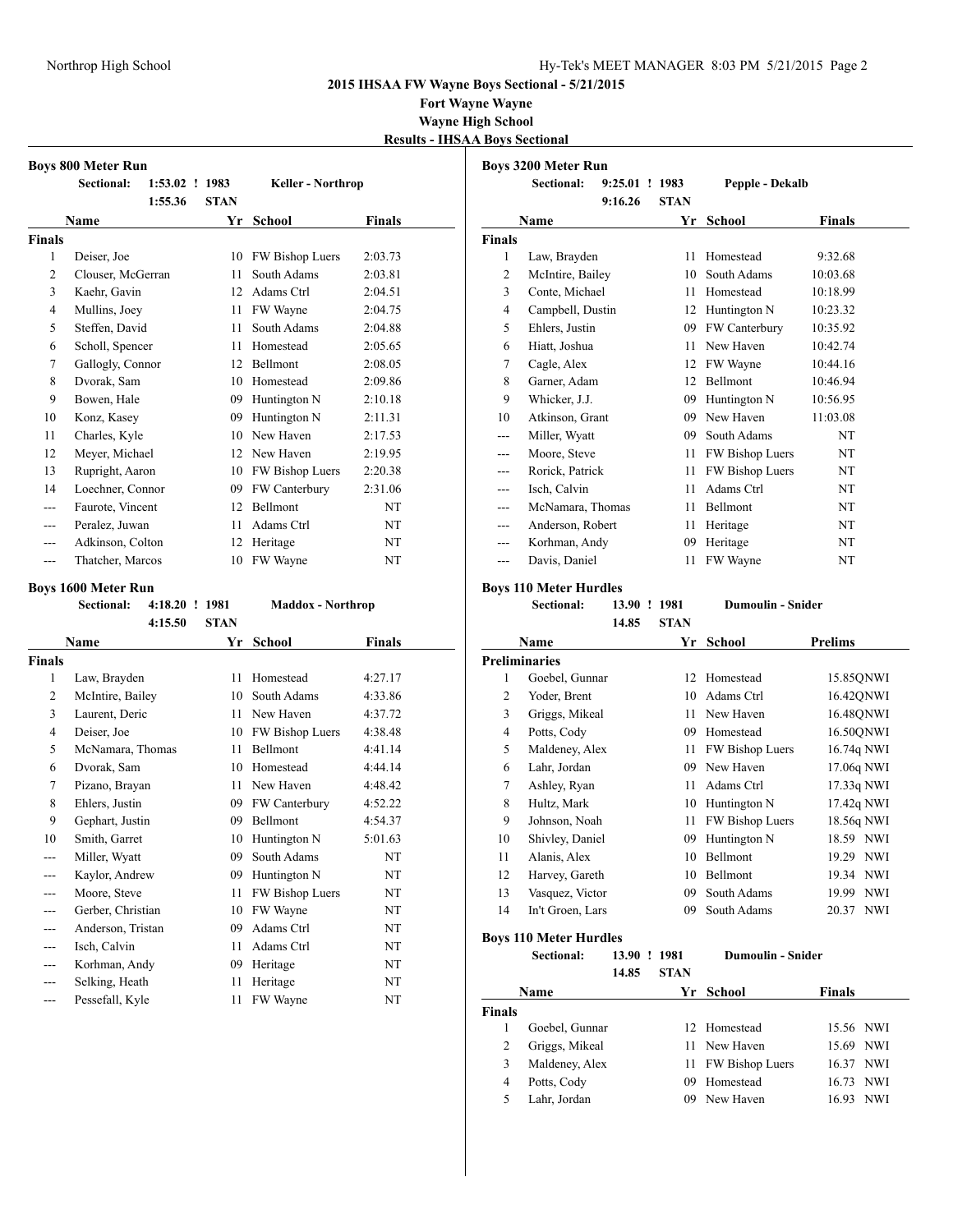**Fort Wayne Wayne**

**Boys 4x800 Meter**  $Sectional:$ 

**Wayne High School**

# **Results - IHSAA Boys**

|   | Finals  (Boys 110 Meter Hurdles) |  |                    |                     |  |  |
|---|----------------------------------|--|--------------------|---------------------|--|--|
|   | <b>Name</b>                      |  | Yr School          | <b>Finals</b>       |  |  |
| 6 | Yoder, Brent                     |  | 10 Adams Ctrl      | 16.96 NWI           |  |  |
|   | Hultz, Mark                      |  | 10 Huntington N    | 17.75 NWI           |  |  |
| 8 | Ashley, Ryan                     |  | 11 Adams Ctrl      | 17.99 NWI           |  |  |
| 9 | Johnson, Noah                    |  | 11 FW Bishop Luers | <b>NWI</b><br>18.87 |  |  |

#### **Boys 300 Meter Hurdles**

**Sectional: 37.45 ! 2013 Stanley-Homestead**

| .     | ----        |
|-------|-------------|
| 38.78 | <b>STAN</b> |

| <b>Name</b>   |                   | Yr | School          | <b>Finals</b> |  |
|---------------|-------------------|----|-----------------|---------------|--|
| <b>Finals</b> |                   |    |                 |               |  |
| 1             | Martinez, Orlando | 11 | Adams Ctrl      | 41.90         |  |
| 2             | Goebel, Gunnar    | 12 | Homestead       | 42.09         |  |
| 3             | Lahr, Jordan      | 09 | New Haven       | 43.06         |  |
| 4             | Maldeney, Alex    | 11 | FW Bishop Luers | 43.64         |  |
| 5             | Hultz, Mark       | 10 | Huntington N    | 43.85         |  |
| 6             | Irwin, Zechary    | 12 | <b>Bellmont</b> | 44.07         |  |
| 7             | Potts, Cody       | 09 | Homestead       | 44.22         |  |
| 8             | Johnson, Noah     | 11 | FW Bishop Luers | 45.69         |  |
| 9             | Young, Dwight     |    | 10 New Haven    | 47.09         |  |
| 10            | Vasquez, Victor   | 09 | South Adams     | 47.47         |  |
| 11            | Alanis, Alex      | 10 | Bellmont        | 47.62         |  |
| 12            | Spahr, Austin     | 09 | Huntington N    | 48.58         |  |
| 13            | Armenta, Alex     | 10 | South Adams     | 49.65         |  |
| 14            | Ridenour, Caleb   | 10 | Heritage        | 49.95         |  |

#### **Boys 4x100 Meter Relay**

1) Fawcett, Drew 12 3) Smith, Isaac 11 4 New Haven

1) Griggs, Mikeal 11 3) Lyons, Jakeem 12 5 Adams Central 1) Ashley, Ryan 11 3) Martinez, Orlando 11

1) Hess, Conner 11 3) Walchle, Cole 10 7 South Adams

> 1) Heimann, Andrew 09 3) Schwartz, Gabe 11

6 Bellmont

|               | Sectional:                     | 42.37 ! 2004 |             | Harding               |                         |  |  |  |  |
|---------------|--------------------------------|--------------|-------------|-----------------------|-------------------------|--|--|--|--|
|               | Bryant, Fincher, Dupree, Lymon |              |             |                       |                         |  |  |  |  |
|               |                                | 42.65        | <b>STAN</b> |                       |                         |  |  |  |  |
|               | Team                           |              |             | Relav                 | <b>Finals</b>           |  |  |  |  |
| <b>Finals</b> |                                |              |             |                       |                         |  |  |  |  |
| 1             | <b>FW Bishop Luers</b>         |              |             |                       | 43.5 <sub>h</sub>       |  |  |  |  |
|               | 1) Charlton, J'Lyn 10          |              |             | 2) Ferrell, Chris 10  |                         |  |  |  |  |
|               | 3) Gaston, Jeremiah 12         |              |             | 4) Paris, Matt 11     |                         |  |  |  |  |
| 2             | Homestead                      |              |             |                       | 43.8h                   |  |  |  |  |
|               | 1) Goebel, Gunnar 12           |              |             |                       | 2) Newhouse, Cameron 11 |  |  |  |  |
|               | 3) Roman, Jeffrey Chandler 09  |              |             | 4) Sanchez, Carlos 11 |                         |  |  |  |  |
| 3             | <b>Huntington North</b>        |              |             |                       | 44.4h                   |  |  |  |  |

|       | 2) Newhouse, Cameron 11 |
|-------|-------------------------|
| er 09 | 4) Sanchez, Carlos 11   |
|       | 44.4h                   |
|       | $2)$ Jones, Cody 10     |
|       | 4) Woods, Adam 12       |
|       | 44.6h                   |
|       | 2) Hoffer, Adam 12      |
|       | 4) White, Lamar 12      |
|       | 47.2h                   |
|       | 2) Hurst, Bailey 11     |
|       | 4) Yoder, Brent 10      |
|       | 47.6h                   |
|       | 2) Macklin, Zachery 12  |
|       | 4) Wolf, Zackary 10     |
|       | 48.2h                   |
|       | 2) LeFever, Drew 11     |
|       | 4) Stuber. Sam 11       |

|                | <b>Boys Sectional</b>         |                                                 |                    |                               |
|----------------|-------------------------------|-------------------------------------------------|--------------------|-------------------------------|
| 8              | Heritage                      |                                                 |                    | 50.2 <sub>h</sub>             |
|                | 1) Brinkman, Jared 10         |                                                 |                    | 2) Brooks, Braxton 11         |
|                | 3) Mireles, Antonio 10        |                                                 |                    | 4) Ridenour, Caleb 10         |
|                | <b>Boys 4x400 Meter Relay</b> |                                                 |                    |                               |
|                | Sectional:                    | 3:17.82 ! 1981                                  | <b>South Side</b>  |                               |
|                |                               | P. Birchfield, Williams, Jackson, R. Birchfield |                    |                               |
|                |                               | 3:21.06                                         | <b>STAN</b>        |                               |
|                | Team                          |                                                 | Relay              | Finals                        |
| <b>Finals</b>  |                               |                                                 |                    |                               |
| 1              | <b>FW Bishop Luers</b>        |                                                 |                    | 3:30.80                       |
|                | 1) Charlton, J'Lyn 10         |                                                 |                    | 2) Maldeney, Alex 11          |
|                | 3) Ferrell, Chris 10          |                                                 |                    | 4) Gaston, Jeremiah 12        |
| $\mathfrak{D}$ | Homestead                     |                                                 |                    | 3:30.84                       |
|                | 1) Baker, Caleb 10            |                                                 |                    | 2) Roman, Jeffrey Chandler 09 |
|                | 3) Sheppard, Alex 11          |                                                 | 4) Suozzi, Ezra 09 |                               |
| 3              | Bellmont                      |                                                 |                    | 3:36.06                       |
|                | 1) Irwin, Zechary 12          |                                                 |                    | 2) Laughlin, Christopher 12   |

|   | iehl, C Eckert, K Reed, N McBride                    |                             |
|---|------------------------------------------------------|-----------------------------|
|   | ys 4x800 Meter Relay<br>Sectional:<br>8:01.02 ! 2005 | <b>Norwell</b>              |
|   | 3) Gilbert, Kyle 09                                  | 4) Jain, Rishubh 09         |
|   | 1) Chapman, Stephen 09                               | 2) Loechner, Connor 09      |
| 9 | Fort Wayne Canterbury                                | 4:29.75                     |
|   | 3) Anderson, Robert 11                               | 4) Selking, Heath 11        |
|   | 1) Adkinson, Colton 12                               | 2) Brooks, Braxton 11       |
| 8 | Heritage                                             | 4:16.49                     |
|   | 3) Neuenschwander, Paul 10                           | 4) Steffen, David 11        |
|   | 1) Amstutz, Isaiah 12                                | 2) Clouser, McGerran 11     |
| 7 | South Adams                                          | 3:48.48                     |
|   | 3) Hultz, Mark 10                                    | 4) Tirado, Aldhair 10       |
|   | 1) Jones, Cody 10                                    | 2) Rooney, Devon 09         |
| 6 | Huntington North                                     | 3:44.39                     |
|   | 3) Thatcher, Jonas 11                                | 4) Thatcher, Marcos 10      |
|   | 1) Mullins, Joey 11                                  | 2) Scott, Jashawn 12        |
| 5 | Fort Wayne Wayne                                     | 3:41.94                     |
|   | 3) Pizano, Brayan 11                                 | 4) Salazar, Cristian 12     |
|   | 1) Harris, Clifton 10                                | 2) Hoffer, Adam 12          |
| 4 | New Haven                                            | 3:38.92                     |
|   | 3) Ross, Connor 11                                   | 4) Sheehan, Clayton 10      |
|   | 1) Irwin, Zechary 12                                 | 2) Laughlin, Christopher 12 |
| 3 | Bellmont                                             | 3:36.06                     |
|   | 3) Sheppard, Alex 11                                 | 4) Suozzi, Ezra 09          |

#### **L Diehl, C Eckert, K 7:56.23 STAN**

| Team                   | Relay              | <b>Finals</b>          |
|------------------------|--------------------|------------------------|
| <b>Finals</b>          |                    |                        |
| Adams Central<br>1     |                    | 8:17.09                |
| 1) Isch, Calvin 11     | 2) Kaehr, Gavin 12 |                        |
| 3) Miller, Tucker 11   |                    | 4) Peralez, Juwan 11   |
| 2<br><b>Bellmont</b>   |                    | 8:19.55                |
| 1) Gallogly, Connor 12 |                    | 2) Garner, Adam 12     |
| 3) Ross, Connor 11     |                    | 4) Sheehan, Clayton 10 |
| 3<br>Huntington North  |                    | 8:23.53                |
| 1) Bowen, Hale 09      | 2) Jones, Cody 10  |                        |
| 3) Konz, Kasey 09      |                    | 4) Tirado, Aldhair 10  |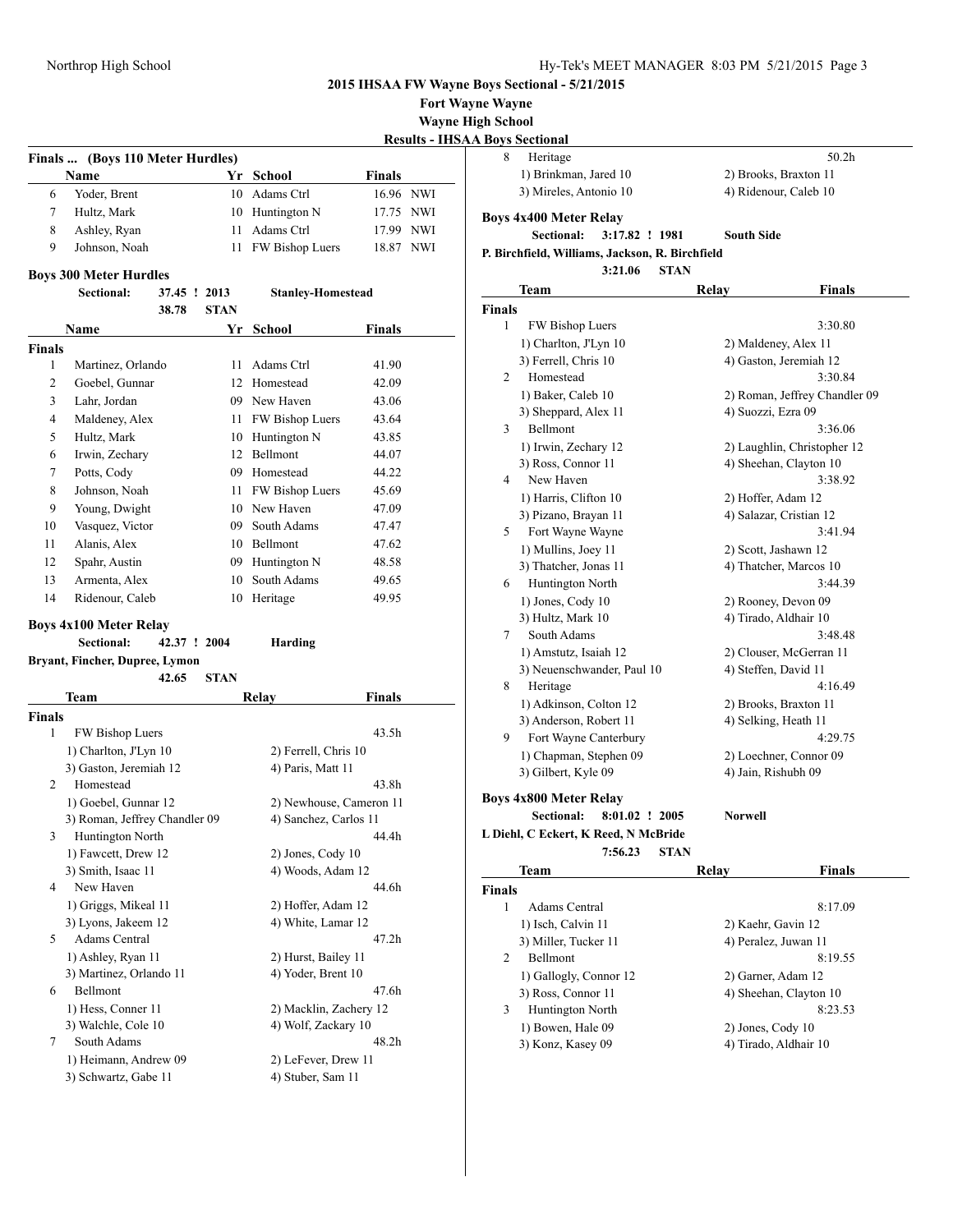**Fort Wayne Wayne Wayne High School Results - IHSAA Boys Sectional**

|                |                                  |                    | Results - 111          |  |
|----------------|----------------------------------|--------------------|------------------------|--|
|                | Finals  (Boys 4x800 Meter Relay) |                    |                        |  |
|                | <b>Team</b>                      | Relay              | <b>Finals</b>          |  |
| $\overline{4}$ | South Adams                      |                    | 8:30.35                |  |
|                | 1) Clouser, McGerran 11          |                    | 2) McIntire, Bailey 10 |  |
|                | 3) Miller, Wyatt 09              |                    | 4) Steffen, David 11   |  |
| 5              | New Haven                        |                    | 8:44.37                |  |
|                | 1) Hiatt, Joshua 11              |                    | 2) Laurent, Deric 11   |  |
|                | 3) Meyer, Michael 12             |                    | 4) Pizano, Brayan 11   |  |
| 6              | Homestead                        |                    | 9:05.49                |  |
|                | 1) Green, Bailey 10              | 2) McGuire, Ben 11 |                        |  |
|                | 3) Robb, Tyler 09                |                    | 4) Scholl, Spencer 11  |  |
| 7              | FW Bishop Luers                  |                    | 9:17.06                |  |
|                | 1) Deiser, Joe 10                | 2) Moore, Steve 11 |                        |  |
|                | 3) Rorick, Patrick 11            |                    | 4) Rupright, Aaron 10  |  |
|                |                                  |                    |                        |  |

**Boys High Jump**

| <b>Sectional:</b> | 7-00 ! 1985 |       | <b>Clark-Northrop</b> |
|-------------------|-------------|-------|-----------------------|
|                   | 6-04.00     | -STAN |                       |

|               | <b>Name</b>       | Yr. | <b>School</b>   | <b>Finals</b> |
|---------------|-------------------|-----|-----------------|---------------|
| <b>Finals</b> |                   |     |                 |               |
| 1             | Bienz, Aaron      | 11  | <b>Bellmont</b> | $6-01.00$     |
| 2             | Newhouse, Cameron | 11  | Homestead       | $6 - 00.00$   |
| 3             | Kraner, Trever    | 11  | New Haven       | $5 - 10.00$   |
| 4             | Ashley, Ryan      | 11  | Adams Ctrl      | 5-06.00       |
| 5             | Hess, Conner      | 11  | <b>Bellmont</b> | 5-06.00       |
| 6             | Vasquez, Victor   | 09  | South Adams     | 5-06.00       |
| 6             | In't Groen, Lars  | 09  | South Adams     | 5-06.00       |
| 8             | Crudup, Anthony   | 10  | Homestead       | 5-04.00       |
| 9             | Rooney, Devon     | 09  | Huntington N    | 5-04.00       |
| ---           | Spahr, Austin     | 09  | Huntington N    | NH            |
| ---           | Schultz, Drew     | 09  | Adams Ctrl      | NH            |
|               | Griggs, Mikeal    | 11  | New Haven       | NΗ            |

# **Boys Pole Vault**

|                | Sectional:            | 16-00.50  | Ţ | 1975        | <b>Kimball - Northrop</b>             |               |             |
|----------------|-----------------------|-----------|---|-------------|---------------------------------------|---------------|-------------|
|                |                       | 14-04.00  |   | <b>STAN</b> |                                       |               |             |
|                | Name                  |           |   | Yr.         | School                                | <b>Finals</b> |             |
| <b>Finals</b>  |                       |           |   |             |                                       |               |             |
| 1              | Fritz, Devin          |           |   |             | 12 FW Bishop Luers                    | $14 - 04.00$  | <b>STAN</b> |
| $\overline{2}$ | Shaffer, Ryan         |           |   | 12          | New Haven                             | 14-01.00      |             |
| 3              | Lehman, Houston       |           |   | 12          | Huntington N                          | 13-10.00      |             |
| $\overline{4}$ | Woods, Adam           |           |   | 12          | Huntington N                          | 13-04.00      |             |
| 5              | Leland, Kyle          |           |   | 12          | Homestead                             | 11-04.00      |             |
| 6              | Rupright, Aaron       |           |   | 10          | FW Bishop Luers                       | $9 - 10.00$   |             |
| 6              | Mendez, Mason         |           |   | 11          | Bellmont                              | $9 - 10.00$   |             |
| 6              | Hersha, Jake          |           |   | 10          | Homestead                             | $9 - 10.00$   |             |
| 9              | Christensen, Peyton   |           |   | 10          | New Haven                             | $9 - 10.00$   |             |
| ---            | Kumpher, Sam          |           |   | 11          | FW Wayne                              | NH            |             |
|                | <b>Boys Long Jump</b> |           |   |             |                                       |               |             |
|                | Sectional:            | $23-07$ ! |   | 1985        | <b>Chambers-Snider McCarrol-Wayne</b> |               |             |
|                |                       | 22-02.50  |   | <b>STAN</b> |                                       |               |             |
|                | Name                  |           |   | Yr          | School                                | Finals        |             |
| <b>Finals</b>  |                       |           |   |             |                                       |               |             |
| 1              | Fawcett, Drew         |           |   | 12          | Huntington N                          | 20-07.75      | NWI         |

| 2  | Scott, Jashawn       |    | 12 FW Wayne     | 20-04.50 NWI |     |
|----|----------------------|----|-----------------|--------------|-----|
| 3  | Paris, Matt          | 11 | FW Bishop Luers | 20-02.25 NWI |     |
| 4  | Gardner, James       | 09 | New Haven       | 20-02.25 NWI |     |
| 5  | Goebel, Gunnar       | 12 | Homestead       | 19-10.00 NWI |     |
| 6  | Ross, Connor         | 11 | Bellmont        | 19-08.75 NWI |     |
| 7  | Bienz, Aaron         | 11 | Bellmont        | 18-10.50 NWI |     |
| 8  | Hurst, Bailey        | 11 | Adams Ctrl      | 18-08.75 NWI |     |
| 9  | Mireles, Antonio     | 10 | Heritage        | 18-08.00 NWI |     |
| 10 | Young, Dwight        | 10 | New Haven       | 17-09.75 NWI |     |
| 11 | Hall, Toryan         | 11 | FW Wayne        | 17-08.25 NWI |     |
| 11 | Baker, Caleb         | 10 | Homestead       | 17-08.25 NWI |     |
| 13 | Neuenschwander, Paul | 10 | South Adams     | 16-07.75 NWI |     |
| 14 | Martinez, Orlando    | 11 | Adams Ctrl      | 16-05.25 NWI |     |
| 15 | Stuber, Sam          | 11 | South Adams     | 15-11.00 NWI |     |
| 16 | Ridenour, Caleb      | 10 | Heritage        | 15-10.50     | NWI |
|    |                      |    |                 |              |     |

**Boys Shot Put**

**Sectional: 63-02 ! 1996 Krick - Norwell 54-11.00 STAN**

|                | Name               | Yr | School          | Finals   |
|----------------|--------------------|----|-----------------|----------|
| <b>Finals</b>  |                    |    |                 |          |
| 1              | LeFever, Drew      | 11 | South Adams     | 50-01.50 |
| $\overline{c}$ | Coolman, Jared     | 10 | Huntington N    | 47-09.00 |
| 3              | Twitty, Brock      | 12 | South Adams     | 46-11.00 |
| 4              | Bihn, Carter       | 11 | Bellmont        | 46-06.00 |
| 5              | Trevino, James Ben | 12 | Homestead       | 44-07.00 |
| 6              | Niedzwiecki, Aaron | 09 | Homestead       | 43-00.00 |
| 7              | Rumschlag, Ben     | 12 | Bellmont        | 42-00.00 |
| 8              | Watson, Zachary    | 12 | New Haven       | 41-08.00 |
| 9              | Kobryn, Jay-ar     | 12 | New Haven       | 40-10.00 |
| 10             | Engle, Tanner      | 12 | Adams Ctrl      | 40-08.00 |
| 11             | Neal, Layne        | 12 | Huntington N    | 40-01.00 |
| 12             | Black, Herman      | 10 | FW Bishop Luers | 39-08.00 |
| 13             | Johnson, Destin    | 10 | Heritage        | 35-08.00 |
| 14             | Douglas, Skylar    | 11 | Adams Ctrl      | 34-07.00 |
| 15             | Raugh, Brock       | 11 | FW Bishop Luers | 31-06.00 |
| 16             | Hart, Carlton      | 12 | Heritage        | 29-05.00 |

**Boys Discus Throw**

**Sectional: 183-09 ! 1996 Krick - Norwell 160-08 STAN**

|               | Name               |    | Yr School       | <b>Finals</b> |
|---------------|--------------------|----|-----------------|---------------|
| <b>Finals</b> |                    |    |                 |               |
| 1             | LeFever, Drew      | 11 | South Adams     | 149-09.00     |
| 2             | Engle, Tanner      | 12 | Adams Ctrl      | 135-11.00     |
| 3             | Watson, Zachary    |    | 12 New Haven    | 130-04.00     |
| 4             | McDonald, Kyle     |    | 12 Homestead    | 130-04.00     |
| 5             | Coolman, Jared     | 10 | Huntington N    | 128-09.00     |
| 6             | Niedzwiecki, Aaron | 09 | Homestead       | 128-07.00     |
| 7             | Frauhiger, Koty    | 12 | Adams Ctrl      | 128-06.00     |
| 8             | McBarnes, Patrick  | 12 | <b>Bellmont</b> | 126-05.00     |
| 9             | Kobryn, Jay-ar     |    | 12 New Haven    | 114-08.00     |
| 10            | Ripley, Mackenzie  | 12 | Bellmont        | 111-03.00     |
| 11            | Neal, Layne        | 12 | Huntington N    | 99-10.00      |
| 12            | Schwartz, Gabe     | 11 | South Adams     | 99-07.00      |